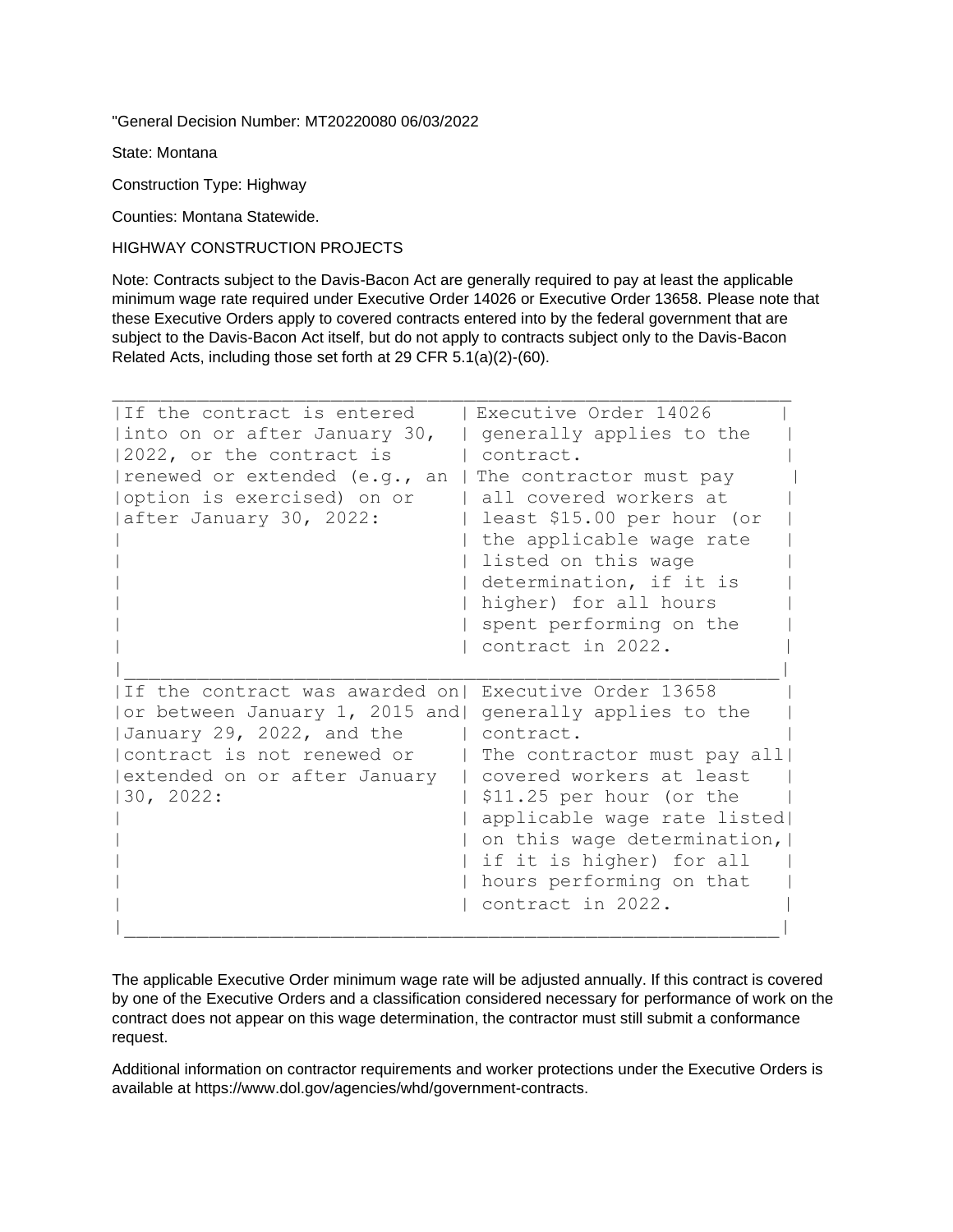Modification Number Publication Date

0 06/03/2022

SUMT2022-001 04/01/2022

Rates Fringes

### **CARPENTER**

| <b>CEMENT MASON/CONCRETE FINISHER\$32.44</b> |       | 16.03 |
|----------------------------------------------|-------|-------|
| Millwright \$ 39.68                          | 14.27 |       |
| Carpenter/Piledriverman\$ 35.00              | 13.82 |       |

### **DIVER**

| Diver Tender\$ 43.98 | 17.84 |
|----------------------|-------|
| Diving\$89.96        | 17.84 |
| Stand-By\$ 44.98     | 17.84 |

The tender shall receive 2 hours at the straight time pay rate per shift for dressing and/or undressing when work is done under hyperbaric conditions.

Depth Pay (Surface Diving):

0-20 ft.: Free zone

>20-100 ft.: \$2.00 per ft.

>100-150 ft.: \$3.00 per ft.

>150-220 ft.: \$4 00 per ft.

>220 ft.: \$5.00 per ft.

Diving in Enclosures (Diver Only):

0-25 ft.: Free zone

>25-300 ft.: \$1.00 per ft.

# **ELECTRICIAN (LINE CONSTRUCTION)**

| Equipment Operator\$ 37.26 |  | 18.06 |
|----------------------------|--|-------|
| Groundman\$ 29.09          |  | 17.13 |
| Lineman\$ 48.65            |  | 19.30 |
| <b>ELECTRICIAN</b>         |  |       |
| All Areas\$ 37.94          |  | 19.42 |
| <b>IRONWORKER\$29.54</b>   |  | 24.49 |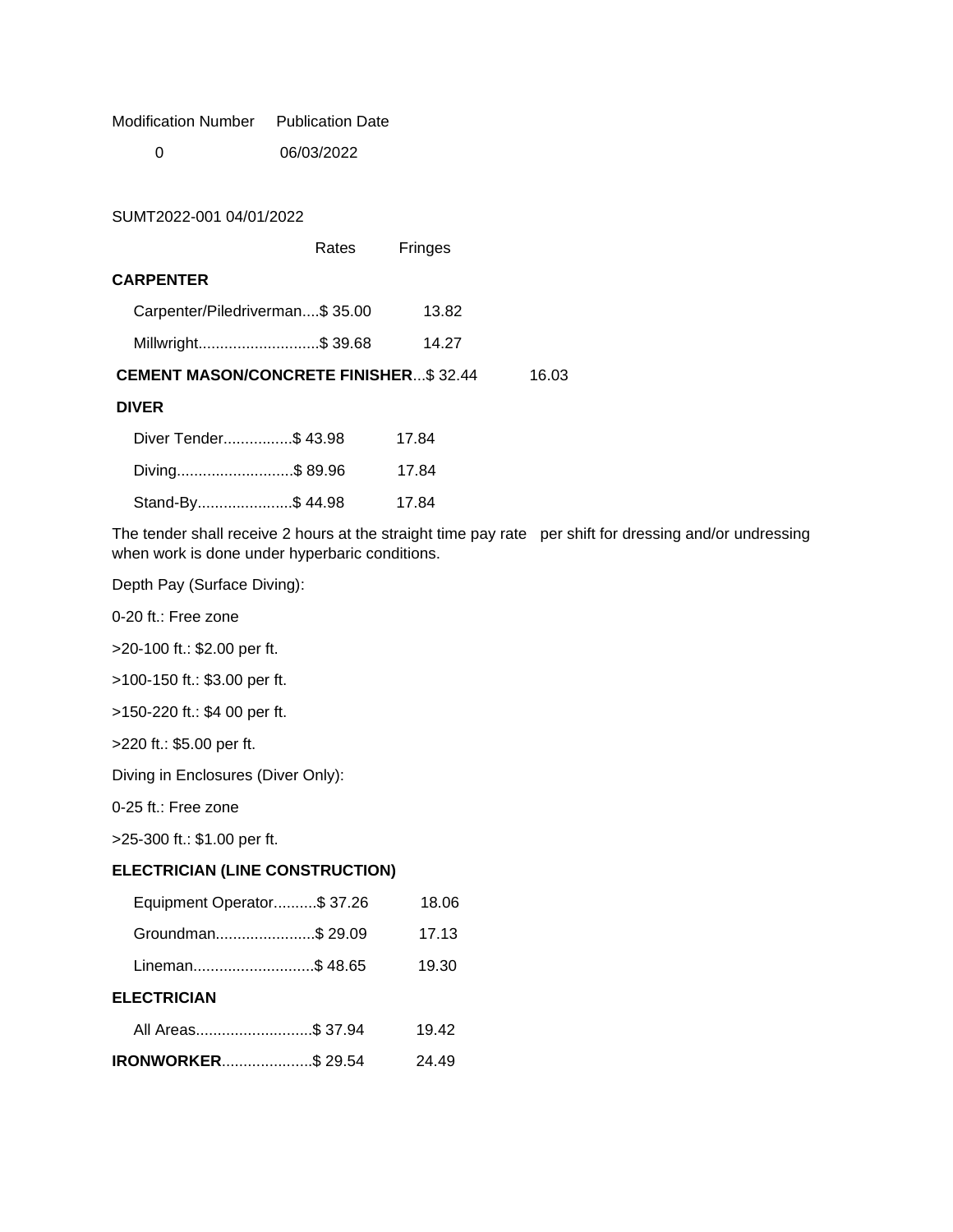# **LABORER**

| Group 1\$ 26.90 | 12.00 |
|-----------------|-------|
| Group 2\$ 29.97 | 12.00 |
| Group 3\$ 30.19 | 12.00 |
| Group 4\$ 31.18 | 12.00 |

**Group 1**: Flag Person

**Group 2**: All General Labor work; Burning Bar; Bucket Man; Carpenter Tender; Caisson Worker; Cement Mason Tender; Cement Handler (dry); Chuck Tender; Choker Setter; Concrete Worker; Curb Machine-Lay Down; Crusher and Batch Plant Worker; Fence Erector; Form Setter; Form Stripper; Heater Tender; Landscaper; Pipe Wrapper; Pot Tender; Powderman Tender; Rail and Truck Loaders and Unloaders; Riprapper; Sealants for Concrete and other materials; Sign Erection, Guard Rail and Jersey Rail; Stake Jumper; Spike Driver; Signalman; Tail Hoseman; Tool Checker and Houseman; Traffic Control Worker

**Group 3**: Concrete Vibrator; Dumpman (Grademan); Equipment Handler; Geotextile and Liners; High-Pressure Nozzleman; Jackhammer (Pavement Breaker); Laser Equipment; Non-riding Rollers; Pipelayer; Posthole Digger (power); Power Driven Wheelbarrow; Rigger; Sandblaster; Sod-Cutter-power; Tampers

**Group 4**: Asphalt Raker; Cutting Torch; Grade Setter; High-Scaler; Power Saws (Faller & Concrete); Powderman (\$1.00 per hour above Group 4 rate); Rock & Core Drill; Track or Truck Mounted Wagon Drill; Welder including Air Arc

**PAINTER** (Pavement Marking/Milling and related work. Includes operating marking and all other equipment and all work involved in application of pavement markings including epoxies, paints, tape,buttons, thermo-plastics, and any other products applied for traffic marking purposes and for directing and regulating traffic and cutting rumble strips)........................\$ 34.95 12.47

### **POWER EQUIPMENT OPERATOR:**

| Group 1\$ 31.52 | 12.40 |
|-----------------|-------|
| Group 2\$ 33.55 | 12.40 |
| Group 3\$ 34.66 | 12.40 |
| Group 4\$ 35.60 | 12.40 |
| Group 5\$ 36.94 | 12.40 |
| Group 6\$ 38.13 | 12.40 |
| Group 7\$ 40.73 | 12.40 |

**Group 1**: Air Compressor; Auto Fine Graders; Belt Finishing Machine; Boring Machine (small); Cement Silo; Crane, A-Frame Truck Crane; Crusher Conveyor; DW-10, 15, and 20 Tractor Roller; Farm Tractor; Forklift; Form Grader; Front End Loader Under 1 CU Yard; Heavy Duty Drills; Herman Nelson Heater; Mulching Machine; Oiler, All Except Cranes & Shovels; Pumpman

**Group 2**: Air Doctor; Backhoe/Excavator/Shovel to and including 3 CU Yard; Bit Grinder; Bituminous Paving Travel Plant; Boring Machine Large; Broom, Self-Propelled; Concrete Travel Batcher; Concrete Float & Spreader; Concrete Bucket Dispatcher; Concrete Finish Machine; Concrete Conveyor; Distributor; Dozer; Rubber-Tired, Push & Side Boom; Elevating Grader/Gradall; Field Equipment Serviceman; Front End Loader 1 CU Yard to including 5 CU Yard; Grade Setter; Heavy Duty Drills, All Types; Hoist/Tugger, All; Hydralift & Similar; Industrial Locomotive; Motor Patrol, Except Finish; Mountain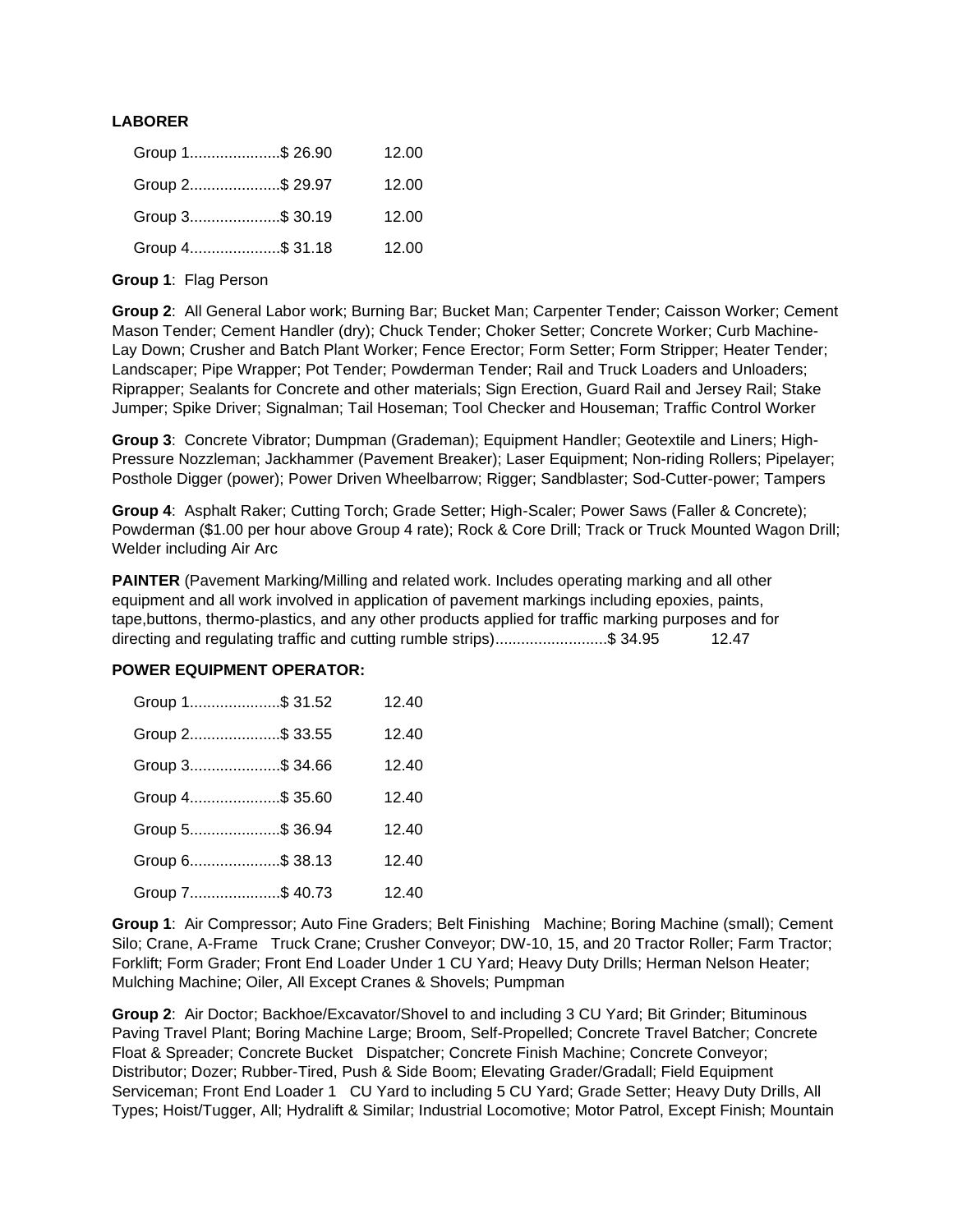Skidder; Oiler - Cranes & Shovels; Pavement Breaker, EMSCO; Power Saw, Self-Propelled; Pugmill; Pumpcrete/Grout Machine; Punch Truck; Roller, Other Than Asphalt; Roller, Sheepsfoot, Self-Propelled; Roller, 25 Tons and Over; Ross Carrier; Rotomill Under 6 Ft; Trenching Machine; Washing/Screening Plant

**Group 3**: Asphalt Paving Machine; Asphalt Screed; Backhoe/Excavator/Shovel Over 3 CU Yard; Cableway Highline; Concrete Batch Plant; Concrete Curing Machine; Concrete Pump; Cranes; Creter; Cranes, Electric Overhead; Cranes 24 Tons and Under; Curb Machine/Slip Form Paver; Finish Dozer; Front End Loader over 5 CU Yard; Mechanic/Welder; Pioneer Dozer; Roller Asphalt (Breakdown & Finish); Rotomill, over 6 FT; Scraper, Single, Twin or Pulling Belly Dump; Yo-Yo Cat

**Group 4**: Asphalt/Hot Plant Operator, Cranes, 25 Tons to 44 Tons; Crusher Operator; Finish Motor Patrol; Finish Scraper

**Group 5:** Cranes, 45 Tons to Including 74 Tons

**Group 6**: Cranes, 75 Tons to Including 149 Tons; Crane, Whirley (All)

**Group** 7: Cranes, 150 Tons to Including 250 Tons (Add \$ 1.00 For Every 100 Tons Over 250 Tons; Crane, Tower (All)

#### **TRUCK DRIVER**

| Group 1\$ 27.39 | 12.20 |
|-----------------|-------|
| Group 2\$ 34.70 | 12.20 |

**Group** 1: Pilot Car

**Group** 2: Combination Truck and Concrete Mixer and Transit Mixer; Dry Batch Trucks; Distributor Driver; Dumpman; Dump Trucks and Similar Equipment; Dumpster; Flat Trucks; Lumber Carriers; Lowboys; Pickup; Powder Truck Driver; Power Boom; Serviceman; Service Truck/Fuel Truck/ Tireperson; Truck Mechanic; Trucks with Power Equipment; Warehouseman, Partsman, Cardex and Warehouse Expeditor; Water Trucks

----------------------------------------------------------------

**WELDERS** - Receive rate prescribed for craft performing operation to which welding is incidental.

================================================================

Note: Executive Order (EO) 13706, Establishing Paid Sick Leave for Federal Contractors applies to all contracts subject to the Davis-Bacon Act for which the contract is awarded (and any solicitation was issued) on or after January 1, 2017. If this contract is covered by the EO, the contractor must provide employees with 1 hour of paid sick leave for every 30 hours they work, up to 56 hours of paid sick leave each year. Employees must be permitted to use paid sick leave for their own illness, injury or other health-related needs, including preventive care; to assist a family member (or person who is like family to the employee) who is ill, injured, or has other health-related needs, including preventive care; or for reasons resulting from, or to assist a family member (or person who is like family to the employee) who is a victim of, domestic violence, sexual assault, or stalking. Additional information on contractor requirements and worker protections under the EO is available at: https://www.dol.gov/agencies/whd/government-contracts.

Unlisted classifications needed for work not included within the scope of the classifications listed may be added after award only as provided in the labor standards contract clauses (29CFR 5.5 (a) (1) (ii)).

----------------------------------------------------------------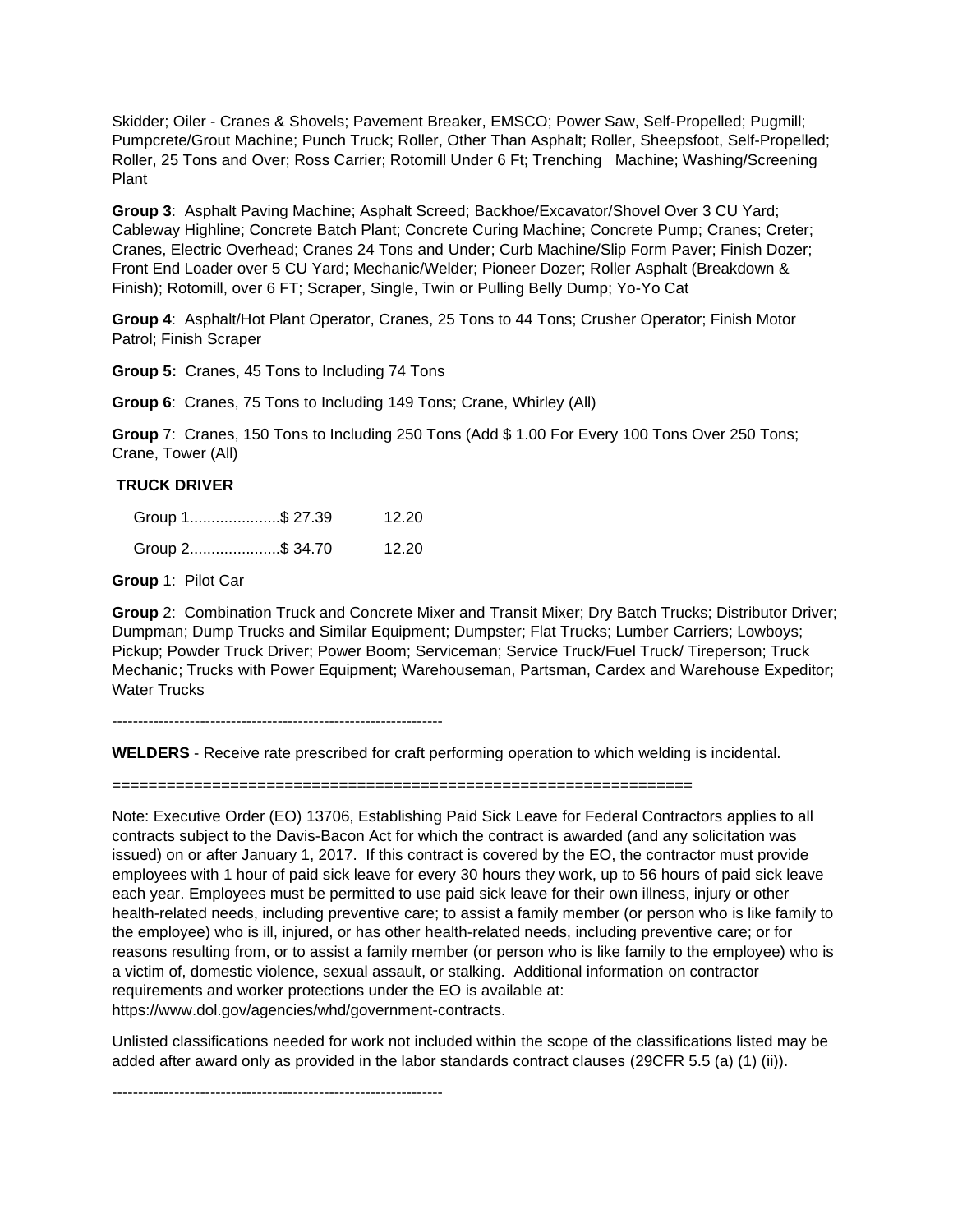The body of each wage determination lists the classification and wage rates that have been found to be prevailing for the cited type(s) of construction in the area covered by the wage determination. The classifications are listed in alphabetical order of ""identifiers"" that indicate whether the particular rate is a union rate (current union negotiated rate for local), a survey rate (weighted average rate) or a union average rate (weighted union average rate).

# Union Rate Identifiers

A four-letter classification abbreviation identifier enclosed in dotted lines beginning with characters other than ""SU"" or ""UAVG"" denotes that the union classification and rate were prevailing for that classification in the survey. Example: PLUM0198-005 07/01/2014. PLUM is an abbreviation identifier of the union which prevailed in the survey for this classification, which in this example would be Plumbers. 0198 indicates the local union number or district council number where applicable, i.e., Plumbers Local 0198. The next number, 005 in the example, is an internal number used in processing the wage determination. 07/01/2014 is the effective date of the most current negotiated rate, which in this example is July 1,2014.

Union prevailing wage rates are updated to reflect all rate changes in the collective bargaining agreement (CBA) governing this classification and rate.

### Survey Rate Identifiers

Classifications listed under the ""SU"" identifier indicate that no one rate prevailed for this classification in the survey and the published rate is derived by computing a weighted average rate based on all the rates reported in the survey for that classification. As this weighted average rate includes all rates reported in the survey, it may include both union and non-union rates. Example: SULA2012-007 5/13/2014. SU indicates the rates are survey rates based on a weighted average calculation of rates and are not majority rates. LA indicates the State of Louisiana. 2012 is the year of survey on which these classifications and rates are based. The next number, 007 in the example, is an internal number used in producing the wage determination. 5/13/2014 indicates the survey completion date for the classifications and rates under that identifier.

Survey wage rates are not updated and remain in effect until a new survey is conducted.

# Union Average Rate Identifiers

Classification(s) listed under the UAVG identifier indicate that no single majority rate prevailed for those classifications; however, 100% of the data reported for the classifications was union data. EXAMPLE: UAVG-OH-0010 08/29/2014. UAVG indicates that the rate is a weighted union

average rate. OH indicates the state. The next number, 0010 in the example, is an internal number used in producing the wage determination. 08/29/2014 indicates the survey completion date for the classifications and rates under that identifier.

A UAVG rate will be updated once a year, usually in January of each year, to reflect a weighted average of the current negotiated/CBA rate of the union locals from which the rate is based.

----------------------------------------------------------------

# WAGE DETERMINATION APPEALS PROCESS

1.) Has there been an initial decision in the matter? This can

be:

\* an existing published wage determination